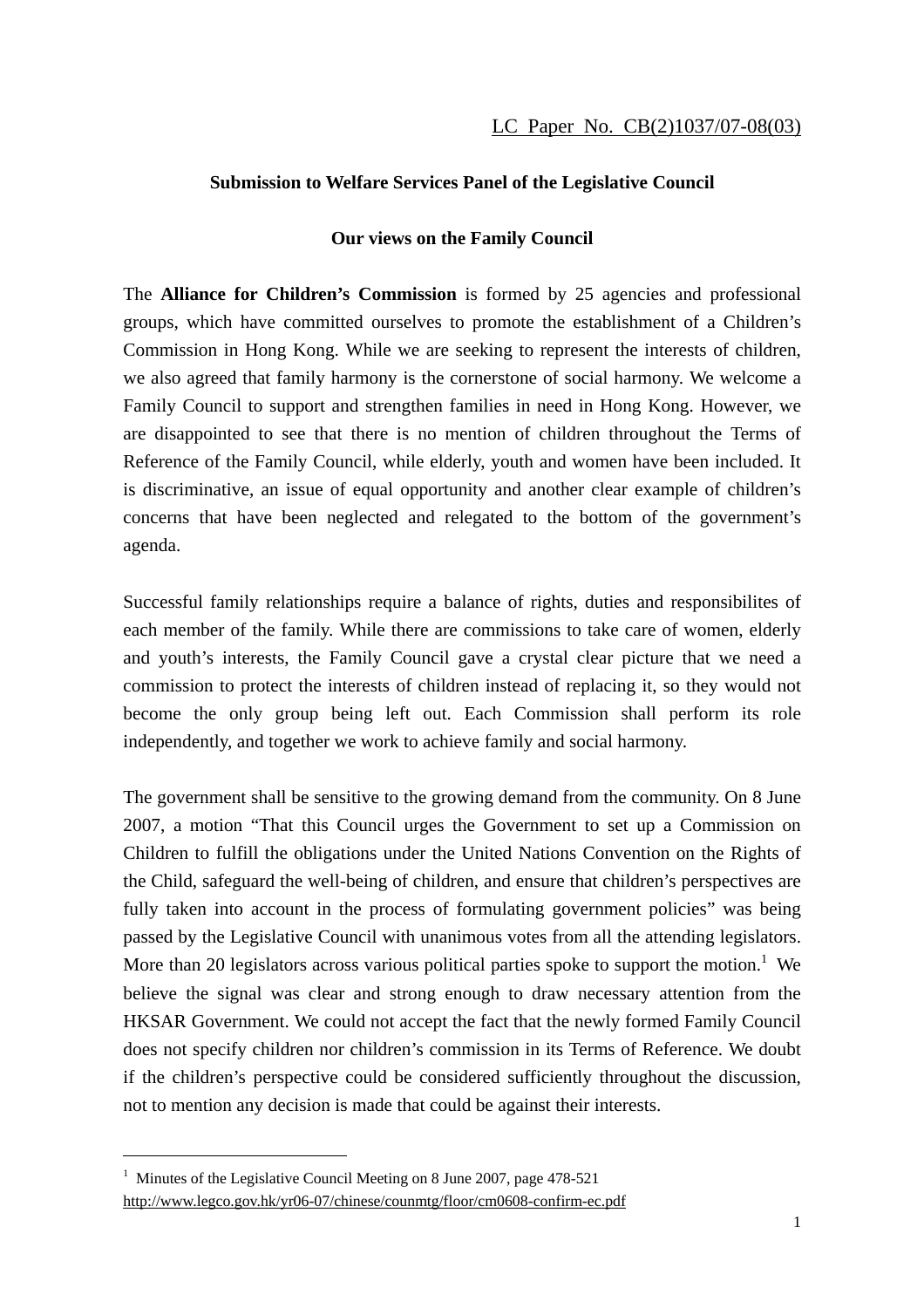Under the Terms of Reference, one of the tasks of the Family Council would be to "rationalize the work of Elderly Commission, the Woman's Commission and the Commission on Youth", but what about the remaining over one-fifth of the Hong Kong population? We are talking about more than 1.3 million children under the age of 18 in Hong Kong. What about their rights and needs in the family? Is the government assuming that their parents, grandparents, elder siblings will speak up for them? The spate of family violence, home alone accidents and child abuse cases across Hong Kong told us that this is not the case. The fact that the abuse of children occurs most frequently in the family should say something about the need for a body specifically concerned with children as exists in most other countries where attention is given to children's paramount interests.

The United Nations Convention on the Rights of the Child "UNCRC" being the most widely accepted international instrument in the world, openly recognized that children have their individual rights and special needs that are different from adults, so the United Nations also recommended the signatories to establish separate mechanism to protect children. The Convention was ratified in Hong Kong in 1994 and we hope the HKSAR Government does not further neglect or reject its international responsibility. In particular the United Nations Committee on the Rights of the Child has repeatedly called on the HKSAR Government to establish a Commission for Children in Hong Kong.<sup>2</sup>

We are open to discuss the structure of a Children's Commission as long as its independence is considered to protect the best interest of children. In New Zealand, the Families Commission and Office of Commissioner for Children exist side by side to ensure mutual independence and collaboration at the same time. In replying to an independent study conducted by the Global Institute for Tomorrow for the Hong Kong Committee on Children's Rights in 2006, the following comments were made in regard to the need for a Family Commission and Children's Commission:

*"The honest answer is that many things are done that are harmful to children that a Children's Commissioner can draw attention to and suggest ways in which they can put right, usually working with the children's family. I would strongly resist the idea that a Children's Commissioner's function could be subsumed within a Family Commission. History is against such an idea. Children's interests do become submerged beneath those of adults when they are mixed"*. Reply from the Office of Commissioner for Children,

 $\overline{a}$ <sup>2</sup> Concluding Observations of the UN Committee on the Rights of the Child released on 30 September 2005 http://www.hab.gov.hk/file\_manager/en/documents/policy\_responsibilities/CRC\_Concluding\_observations 2005\_e.pdf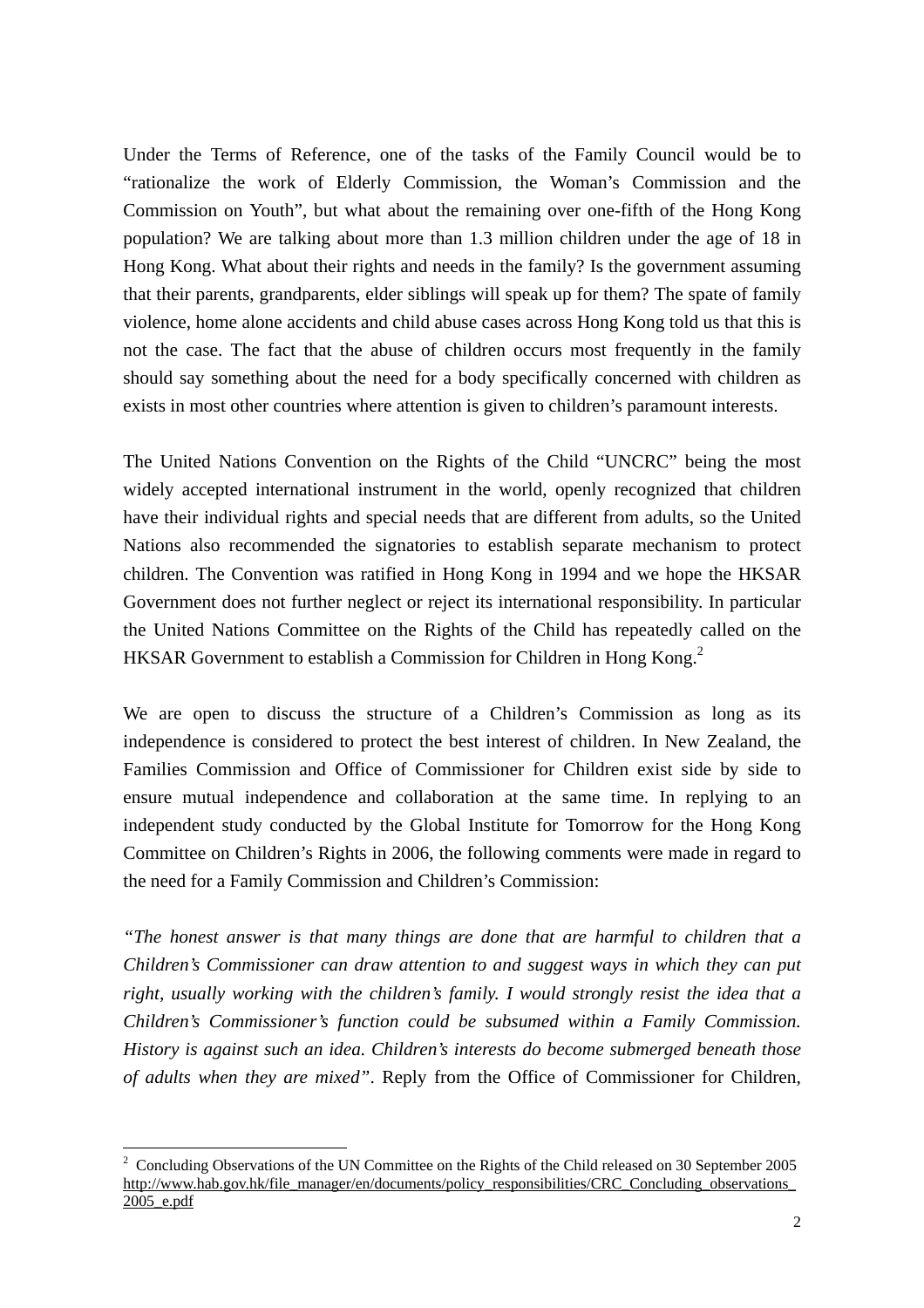## New Zealand on 3 November 2006.<sup>3</sup>

Last but not the least; we call on the Family Council to allow public access to all the agenda, minutes and documents for public scrutiny so as to enhance its transparency and accountability. We also request the Family Council to produce a public Consultation Paper before the term of members appointed to the Family Council expire at the end of 2009. In this way, the public will be better able to give their views on the recommendations made by the Family Council through a proper channel.

Alliance for Children's Commission\* 6 February 2008

\*The Alliance for Children's Commission could be reached through: Hong Kong Committee on Children's Rights 3/F, Western District Community Centre 36A Western Street Sai Ying Pun, Hong Kong Tel: 2324 9782 Fax: 2324 9804

 $\overline{a}$ 

<sup>3</sup> *A Children's Commission for Hong Kong – Shaping the Future* http://www.childrenrights.org.hk/A\_Full\_report.pdf